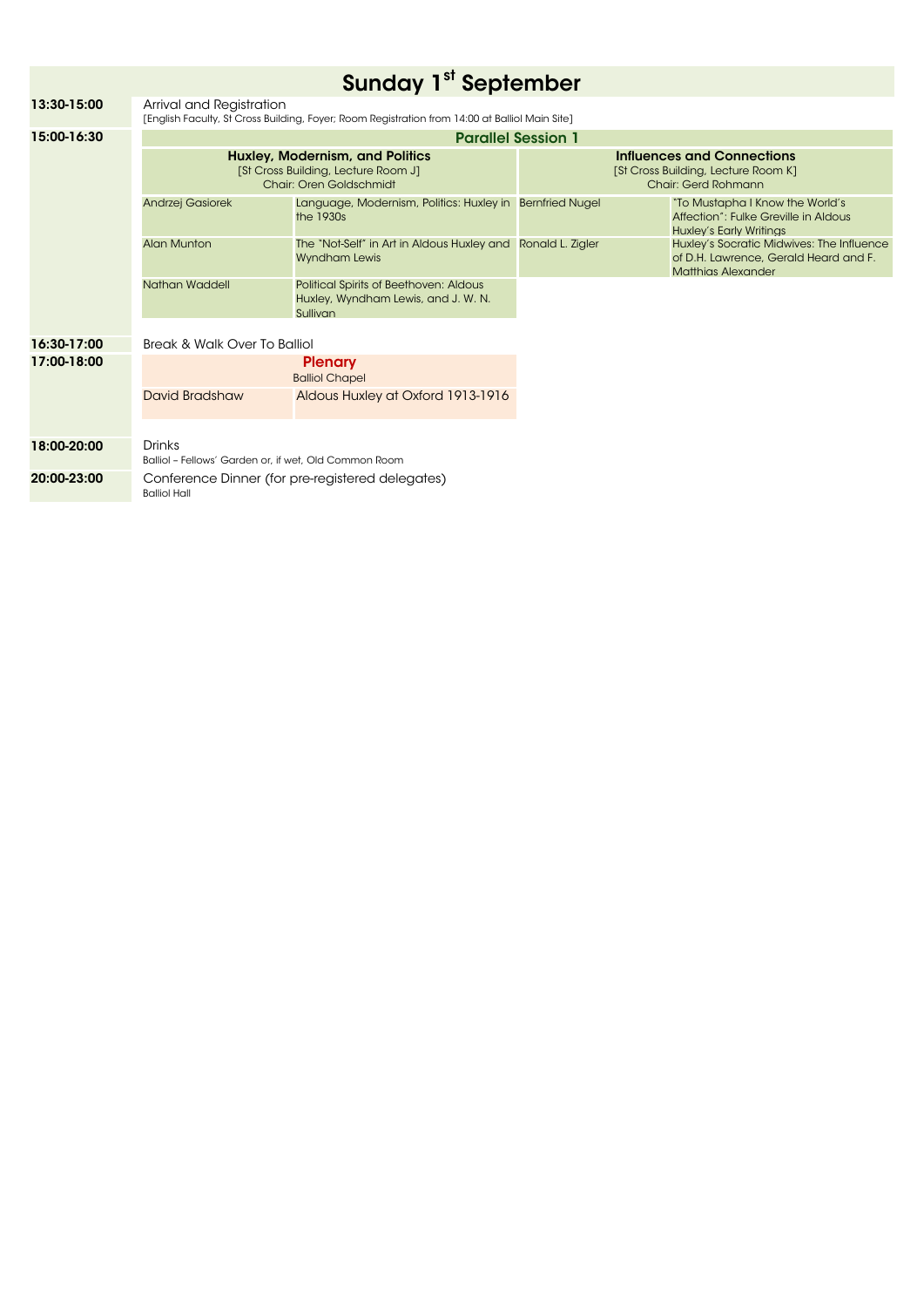## Monday 2<sup>nd</sup> September

| 08:45-09:00 | Registration<br>[St Cross Building, Foyer]                                          |                                                                                                                       |                                                                                                         |                                                                                                                        |  |
|-------------|-------------------------------------------------------------------------------------|-----------------------------------------------------------------------------------------------------------------------|---------------------------------------------------------------------------------------------------------|------------------------------------------------------------------------------------------------------------------------|--|
| 09:00-10:30 | <b>Parallel Session 2</b>                                                           |                                                                                                                       |                                                                                                         |                                                                                                                        |  |
|             | <b>Aesthetics</b><br>[St Cross Building, Lecture Room J]<br>Chair: Ronald L. Zigler |                                                                                                                       | <b>Graham Greene</b><br>[St Cross Building, Lecture Room K]<br><b>Chair: Mike Hill</b>                  |                                                                                                                        |  |
|             | Irina Golovacheva                                                                   | Huxley, Blok and Berdyaev: Observations Jon Wise<br>on the Nature of the Russian Revolution                           |                                                                                                         | Greene at Sixty: The Last Decade?                                                                                      |  |
|             | <b>Uwe Rasch</b>                                                                    | Satire in the Making: Aldous Huxley's<br>1912 Marburg Sketchbook                                                      | <b>Frances McCormack</b>                                                                                | To Divinity and Beyond: Spirituality and<br>Transcendence in the Writings of<br><b>Graham Greene and Aldous Huxley</b> |  |
|             | <b>Matthew Henningsen</b>                                                           | The Grin that Becomes a Grimace:<br>Aldous Huxley and the Grotesque<br><b>Tradition</b>                               |                                                                                                         |                                                                                                                        |  |
| 10:30-12:00 |                                                                                     | <b>Interactions 1</b>                                                                                                 |                                                                                                         |                                                                                                                        |  |
|             |                                                                                     | [St. Cross Building, Lecture Theatre 2]<br>Chair: David Bradshaw                                                      |                                                                                                         |                                                                                                                        |  |
|             | Gerri Kimber                                                                        | Feeding out of Friends' Inkpots: Katherine<br>Mansfield and Aldous Huxley                                             |                                                                                                         |                                                                                                                        |  |
|             | Nicholas Murray                                                                     | Arnold and Huxley: The Elegant Jeremiah<br>and the English Intellectual                                               |                                                                                                         |                                                                                                                        |  |
| 12:00-12:30 | <b>Break</b>                                                                        |                                                                                                                       |                                                                                                         |                                                                                                                        |  |
| 12:30-13:30 |                                                                                     | <b>Plenary</b><br>[St Cross Building, Lecture Theatre 2]                                                              |                                                                                                         |                                                                                                                        |  |
|             | <b>Alexander Waugh</b>                                                              | Evelyn Waugh's Unpublished<br>Correspondence                                                                          |                                                                                                         |                                                                                                                        |  |
| 13:30-14:30 | Lunch<br>St Cross Building                                                          |                                                                                                                       |                                                                                                         |                                                                                                                        |  |
| 14:30-16:00 | <b>Parallel Session 3</b>                                                           |                                                                                                                       |                                                                                                         |                                                                                                                        |  |
|             | <b>Science</b><br>[St Cross Building, Lecture Theatre 2]<br>Chair: Claudia Rosenhan |                                                                                                                       | <b>Mysticism and other Matters</b><br>[St Cross Building, Lecture Room J]<br>Chair: A. A. Mutalik-Deasi |                                                                                                                        |  |
|             | Fran Bigman                                                                         | Reproduction without Sex, Sex without<br>Reproduction: Huxley, Haldane,<br>Mitchison, and Brittain                    | <b>Jake Poller</b>                                                                                      | "Belial in Me": Following the Tao in Ape<br>and Essence                                                                |  |
|             | R. S. Deese                                                                         | "We Are Amphibians": Evolution and the James Leavey<br>Art of Aldous Huxley                                           |                                                                                                         | The Influence of F. M. Alexander<br>on Eyeless in Gaza                                                                 |  |
|             | <b>Julian Phillips</b>                                                              | Sir Alfred Mond's Chemical Factory ICI at<br><b>Billingham and its impact on Aldous</b><br>Huxley and Brave New World |                                                                                                         |                                                                                                                        |  |
|             |                                                                                     | <b>Fifth International Aldous Huxley Symposium</b>                                                                    |                                                                                                         |                                                                                                                        |  |
|             | Forum: Aldous Huxley and a New Generation of Readers                                |                                                                                                                       |                                                                                                         |                                                                                                                        |  |
|             |                                                                                     | [St Cross Building, Lecture Room K]<br>Moderator: Uwe Rasch                                                           |                                                                                                         |                                                                                                                        |  |
|             | Kirpal Singh                                                                        | The Poetry of Aldous Huxley: Why It<br>Matters Now (AHS Keynote Lecture)                                              |                                                                                                         |                                                                                                                        |  |
|             | Peter Wood                                                                          | Teaching Aldous Huxley's Ideas to<br>Thirteen- and Fourteen-Year-Old<br><b>American Students</b>                      |                                                                                                         |                                                                                                                        |  |
|             | Robin Hull                                                                          | Swiss Teenagers and Brave New World                                                                                   |                                                                                                         |                                                                                                                        |  |
|             |                                                                                     |                                                                                                                       |                                                                                                         |                                                                                                                        |  |
| 18:00-20:00 | Conference Reception                                                                |                                                                                                                       |                                                                                                         |                                                                                                                        |  |

Divinity School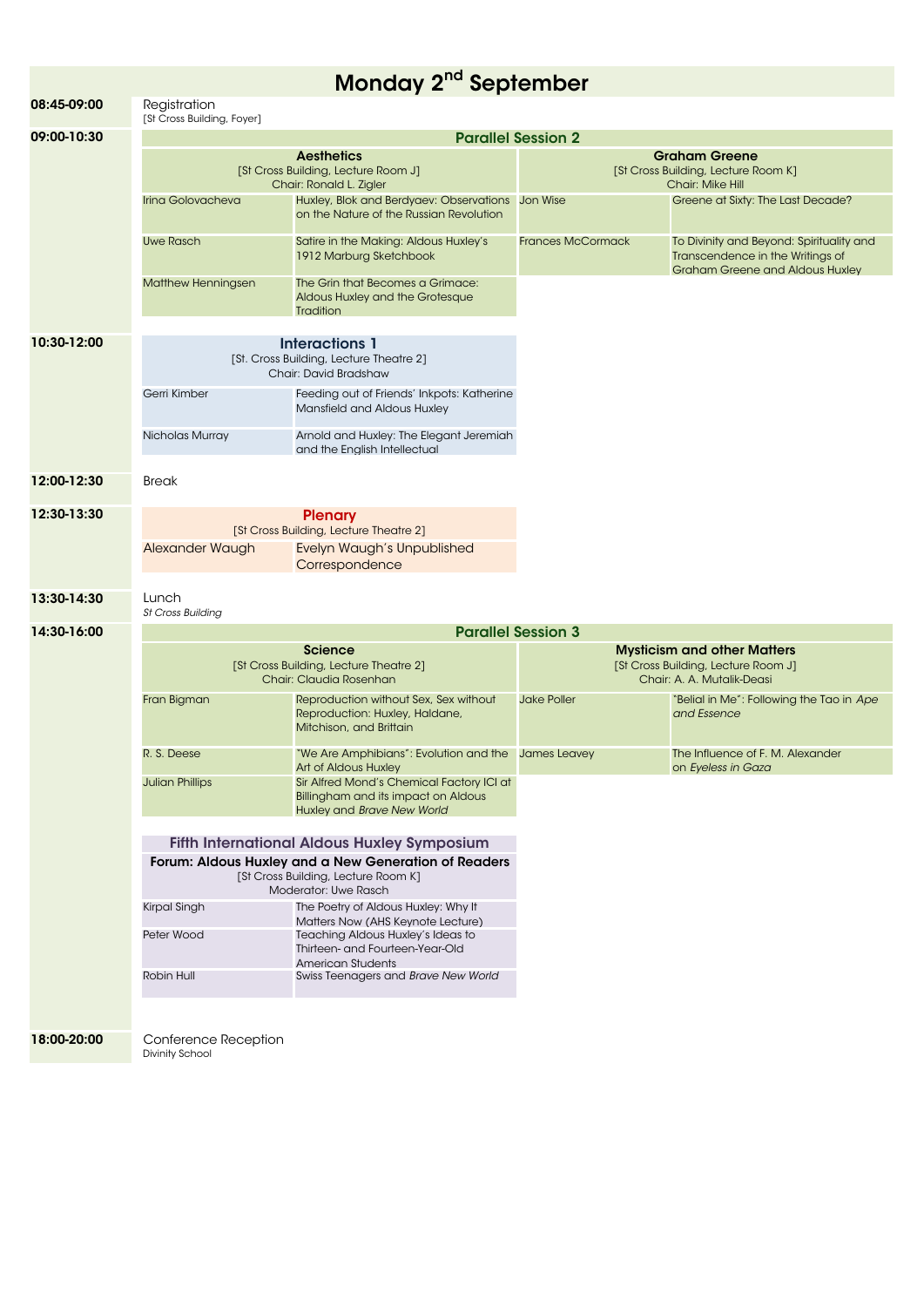| Tuesday 3 <sup>rd</sup> September |                                                                                                            |                                                                                                      |                                                                                                          |                                                                                                                      |  |
|-----------------------------------|------------------------------------------------------------------------------------------------------------|------------------------------------------------------------------------------------------------------|----------------------------------------------------------------------------------------------------------|----------------------------------------------------------------------------------------------------------------------|--|
| 08:45-09:00                       | Registration<br>St Cross Building, Foyer                                                                   |                                                                                                      |                                                                                                          |                                                                                                                      |  |
| 09:00-10:30                       | <b>Parallel Session 4</b>                                                                                  |                                                                                                      |                                                                                                          | Fifth International Aldous Huxley Symposium                                                                          |  |
|                                   | <b>Iris Murdoch and Huxley</b><br>[St Cross Building, Room Lecture Room J]<br><b>Chair: Nathan Waddell</b> |                                                                                                      | <b>Session 1</b><br>[St Cross Building, Lecture Room K]<br>Chair: Bernfried Nugel                        |                                                                                                                      |  |
|                                   | <b>Anne Rowe</b>                                                                                           | Iris Murdoch, George Orwell and the Role Piero Ferrucci<br>of the Artist as Public intellectual      |                                                                                                          | Aldous Huxley, Editor                                                                                                |  |
|                                   | Pamela Osborn                                                                                              | Life After Death: Survival and Iris<br>Murdoch's Ongoing Dialogue with Elias<br>Canetti              | David Dunaway                                                                                            | The Huxley Tapes                                                                                                     |  |
|                                   | Frances C. P. White                                                                                        | The Dog that Did Not Bark in the Night?<br>Aldous Huxley and Iris Murdoch:<br>Perennial Philosophers | Jesús Isaías Gómez López                                                                                 | Doing Justice to Aldous Huxley's Un<br>mundo feliz: The Three Translations of<br><b>Brave New World into Spanish</b> |  |
|                                   |                                                                                                            |                                                                                                      |                                                                                                          |                                                                                                                      |  |
| 10:30-12:00                       | <b>Interactions 2</b><br>[St. Cross Building, Lecture Theatre 2]<br><b>Chair: Andrew Campbell</b>          |                                                                                                      | <b>Fifth International Aldous Huxley Symposium</b><br><b>Session 2</b>                                   |                                                                                                                      |  |
|                                   | Jason Harding                                                                                              | T. S. Eliot and Aldous Huxley: Mystical<br>Doors of Perception                                       | [St Cross Building, Lecture Room K]<br><b>Chair: Bernfried Nugel</b>                                     |                                                                                                                      |  |
|                                   | Sophie Ratcliffe                                                                                           | Auden and Infantilism                                                                                | Jerome Meckier                                                                                           | "My Hypothetical Islanders": The Role of<br>Islands in Brave New World and Island<br>(AHS Keynote Lecture)           |  |
|                                   |                                                                                                            |                                                                                                      | Gerd Rohmann                                                                                             | The Many Titles of Brave New World                                                                                   |  |
|                                   |                                                                                                            |                                                                                                      | A. A. Mutalik-Desai                                                                                      | "Enemies of Freedom": From Brave New<br>World to Brave New World Revisited                                           |  |
|                                   |                                                                                                            |                                                                                                      |                                                                                                          |                                                                                                                      |  |
| 12:00-12:30<br>12:30-13:30        | <b>Break</b>                                                                                               | <b>Plenary</b>                                                                                       |                                                                                                          |                                                                                                                      |  |
|                                   |                                                                                                            | [St Cross Building, Lecture Theatre 2]                                                               |                                                                                                          |                                                                                                                      |  |
|                                   | <b>Max Saunders</b>                                                                                        | Aldous Huxley: Today and<br>Tomorrow                                                                 |                                                                                                          |                                                                                                                      |  |
| 13:30-14:30                       | Lunch                                                                                                      |                                                                                                      |                                                                                                          |                                                                                                                      |  |
| 14:30-16:00                       |                                                                                                            |                                                                                                      | <b>Parallel Session 5</b>                                                                                |                                                                                                                      |  |
|                                   | <b>Politics</b><br>[St Cross Building, Lecture Theatre 2]<br><b>Chair: David Deutch</b>                    |                                                                                                      | <b>Modernist Contemporaries</b><br>[St Cross Building, Lecture Room J]<br><b>Chair: Oren Goldschmidt</b> |                                                                                                                      |  |
|                                   | <b>Michael Donnelly</b>                                                                                    | The Politics and Aesthetics of Persuasion: Roderick B. Overaa<br>The Huxleys and Human Rights        |                                                                                                          | The Forgotten Modernists: The Case for<br>Teaching Somerset Maugham and<br><b>Aldous Huxley</b>                      |  |
|                                   | <b>Michel Weber</b>                                                                                        | Aldous Huxley and George Orwell on the Claudia Rosenhan<br><b>Political Use of Technoscience</b>     |                                                                                                          | A Testament/Defeat of Youth: Aldous<br>Huxley and his Female Contemporaries<br>at Oxford                             |  |
|                                   | <b>Roger Green</b>                                                                                         | Aldous Huxley the Political Theologian                                                               | <b>Joan Wines</b>                                                                                        | Odd Man Out: Huxley's Distinctive<br>Response to World War I                                                         |  |
|                                   | <b>Fifth International Aldous Huxley Symposium</b>                                                         |                                                                                                      |                                                                                                          |                                                                                                                      |  |
|                                   | Session 3<br>[St Cross Building, Lecture Room K]                                                           |                                                                                                      |                                                                                                          |                                                                                                                      |  |
|                                   |                                                                                                            | <b>Chair: Bernfried Nugel</b><br>Marketa Goetz-Stankiewicz Aldous Huxley Seen Through Czech Eyes     |                                                                                                          |                                                                                                                      |  |
|                                   | <b>Grzegorz Moroz</b>                                                                                      | Gentlemen Personae of Oxford Travel<br>Writers                                                       |                                                                                                          |                                                                                                                      |  |
|                                   | Dana Sawyer                                                                                                | Aldous Huxley and the Paranormal                                                                     |                                                                                                          |                                                                                                                      |  |
| 16:00-16:30                       | <b>Break</b>                                                                                               |                                                                                                      |                                                                                                          |                                                                                                                      |  |
| 16:30-17:30                       |                                                                                                            | <b>Plenary</b>                                                                                       |                                                                                                          |                                                                                                                      |  |
|                                   |                                                                                                            | [St Cross Building, Lecture Theatre 2]                                                               |                                                                                                          |                                                                                                                      |  |
|                                   | <b>David Ayers</b>                                                                                         | Huxley and the Sexual Revolution                                                                     |                                                                                                          |                                                                                                                      |  |
|                                   |                                                                                                            |                                                                                                      |                                                                                                          |                                                                                                                      |  |
| 18:00-20:00<br>20:00-23:00        | Informal Dinner (for pre-registered delegates)<br><b>Balliol Hall</b><br>Drinks at the Pub                 |                                                                                                      |                                                                                                          |                                                                                                                      |  |